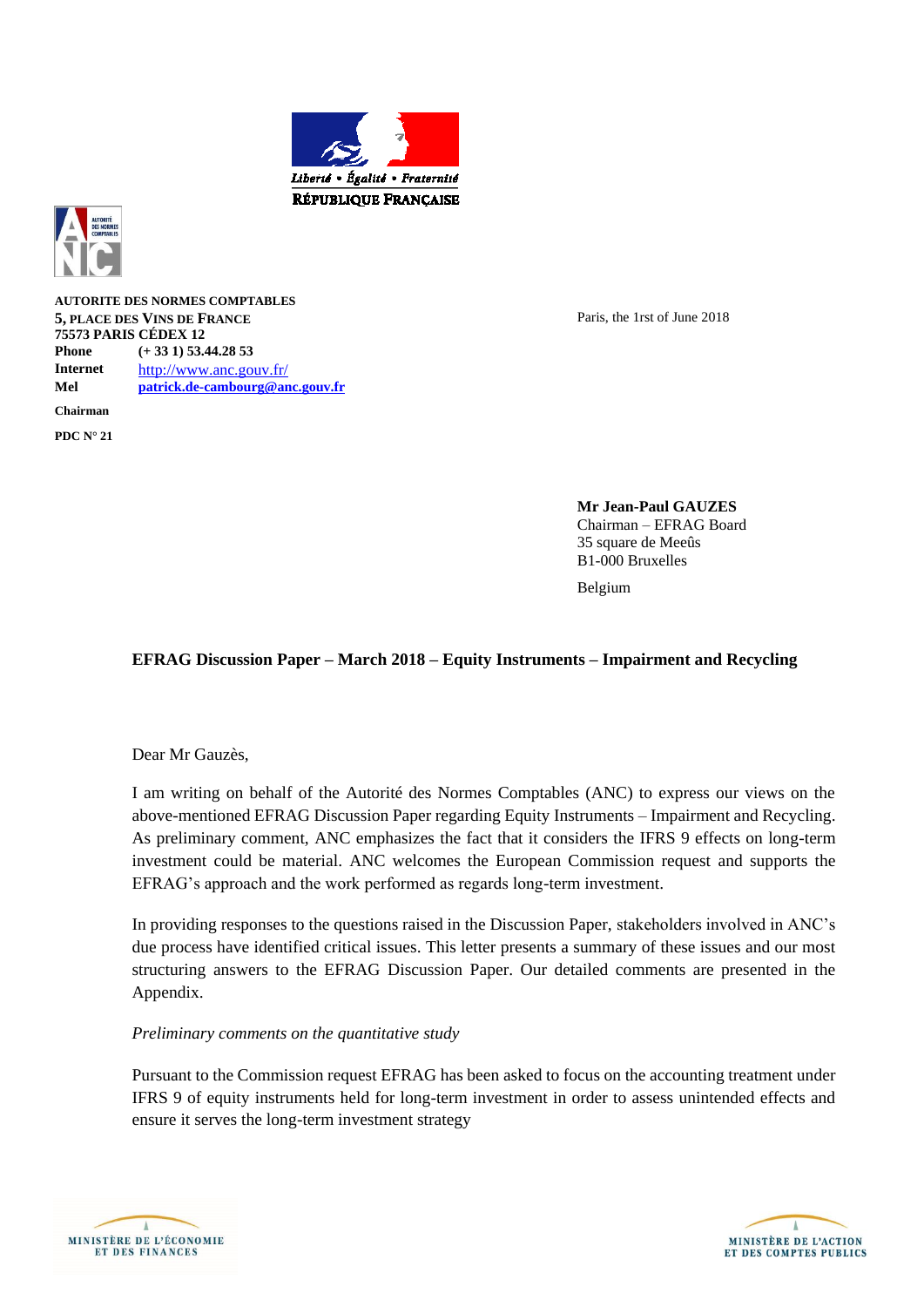ANC considers that to assess the effects of IFRS 9 over long term investment, the quantitative information collected and the impact assessment performed should not have been limited to equity instruments and should have been extended to equity instruments equivalents. In ANC's view, as longterm investments can be held directly or indirectly (such as  $\text{UCITS}^1$ , and  $\text{AIF}^2$ ), the quantitative analysis does not fully assess the impact of IFRS 9 on long term investment.

ANC welcomes the European Commission initiative, but acknowledges the difficulty to currently assess the IFRS 9 requirements' impact on investments in Equity instrument and related long-term investment. The quantitative study has been performed in 2017 before the mandatory application of IFRS 9, this latest starting 1 January 2018. The new requirements will even be deferred for most insurance companies to 2021.

For this reason data provided by this study are not in our view conclusive and should be interpreted very carefully.

Even if it is difficult yet to quantify, ANC is convinced of the potential impact of IFRS 9 on long-term investment. This position is justified by IFRS 9 failure to appropriately represent the genuine nature of the performance of these kinds of investment strategies.

# *Financial Performance representation and Business Models of Long term Investment*

ANC believes that the presentation of performance in financial statements should be further questioned with the aim to identify how to present the performance of long-term investments. We consider that a proper model of performance reporting should take into account the business models and the genuine nature of all different long-term investments.

In practice, different situations may lead entities to hold long-term investments. Long-term investment's models may be very different one from another. For example, pension funds, insurers portfolios, investment portfolios managed by corporates to manage long term non-financial liabilities (such as water pumping of coal mines or nuclear plant decommissioning), or public banks long-term strategic projects' financing may encompass a large range of actual actions and decisions.

Some specific models may require a dedicated approach and standard to capture appropriately their specificity such as entities having legal obligations to constitute assets portfolio matching their longterm nonfinancial liability. In such situations, asset and liability management performance between investments and non-financial liabilities may be easier to reflect in the financial statements if relying on a dedicated standard or ad-hoc provisions outside the current scope of IFRS 9. ANC encourages EFRAG to consider and investigate this alternative approach as it can be a useful, relevant and effective complement to the research performed on IFRS 9.

l



utorité des normes comptables  $-$  page n°2/10

<sup>&</sup>lt;sup>1</sup> UCITS – Undertakings for Collective Investments Transferable Securities

<sup>2</sup> AIF – Authorized Investment Funds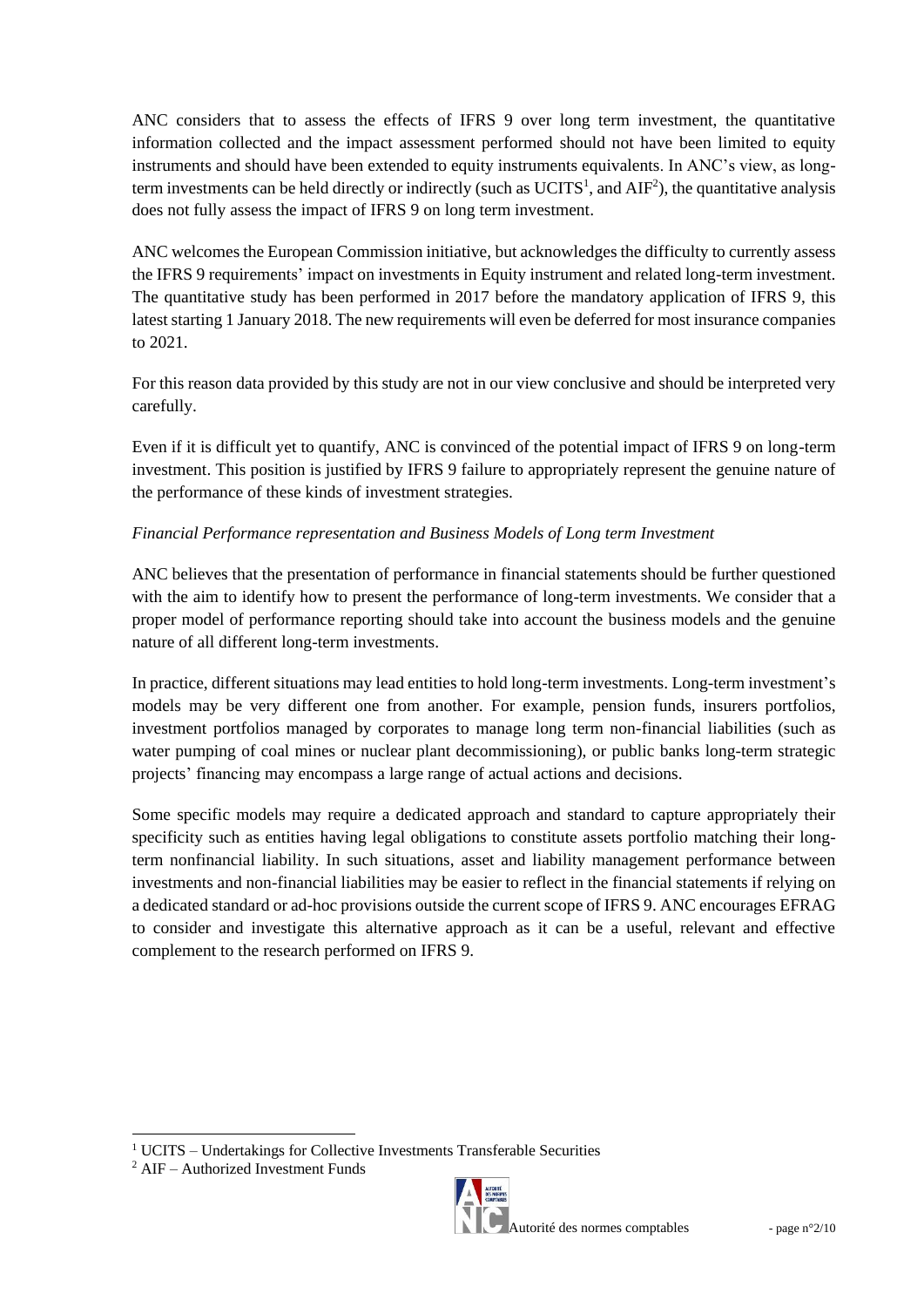# *Long term investment shall not be limited to direct Equity holdings*

We welcome the European Commission initiative but we consider important to draw the attention of the Commission to the fact that long-term investment do not comprise solely Equity instruments as defined by IAS 32:

- Firstly, investment can be held either directly or indirectly, for example through UCITS,  $ETFs<sup>3</sup>$  or AIF. From an economic standpoint, the decision to hold equity instruments indirectly can be motivated by various objectives ranging from optimizing risk spreading and diversification, to relying on dedicated experts monitoring the positions or isolating the assets backing some specific underlying liabilities. Excluding these investments, because of their debt classification under IAS 32, leads to a non-comprehensive analysis of the long term investment business model. We note the FICE project may be the opportunity to address the issue but we believe that in any case, it should take into account the impact on long term investment.
- Secondly, we wish to emphasize that long-term investment performance reporting should be assessed at a portfolio level and not instrument-by-instrument, in order to appropriately capture and reflect the benefit of the portfolio's diversification and management.

# *ANC's overall position on the EFRAG discussion paper*

ANC stakeholders consider the current IAS 39 measurement at Fair Value through OCI with a recycling mechanism as being the most appropriate accounting approach to reflect long term investment performance. This accounting treatment provides the users with a comprehensive set of information:

- Fair value of the assets on the balance sheet:
- Cumulative unrealised gains and losses in OCI; and
- Gains and losses realised during the period (including impairments).

That is the reason why ANC stakeholders underline that the key element to be considered in this comments letter is the need to reintroduce recycling. Considering the significance in France of longterm investments and of IFRS 9 impacts, ANC believes that developing a recycling and impairment model is essential to better reflect the performance of long-term investments.

In practice, the following proposals in the EFRAG's discussion paper could improve the presentation in the financial statements:

- As many users and academics do, ANC considers that recycling would be a major benefit to the relevance of financial reporting as the ability to identify realised vs. unrealised gains or losses is fundamental and highly relevant to the users of financial statements. This is for several reasons :
	- A gain, or a loss, is certain only upon the sale of the underlying instrument.
	- Realised gains or losses are an information of major importance as this may interact with other local requirements (tax, collective remunerations, corporate laws, reserves available for dividend distributions etc.).
	- Finally, despite the "exit price" approach of IFRS 13 on Fair Value Measurement the actual sell price of an equity instrument may be significantly different from its fair value ("control premium", unit of account, liquidity issue, impact of sale on the current market price etc.)



l <sup>3</sup> ETF – Exchange Traded Funds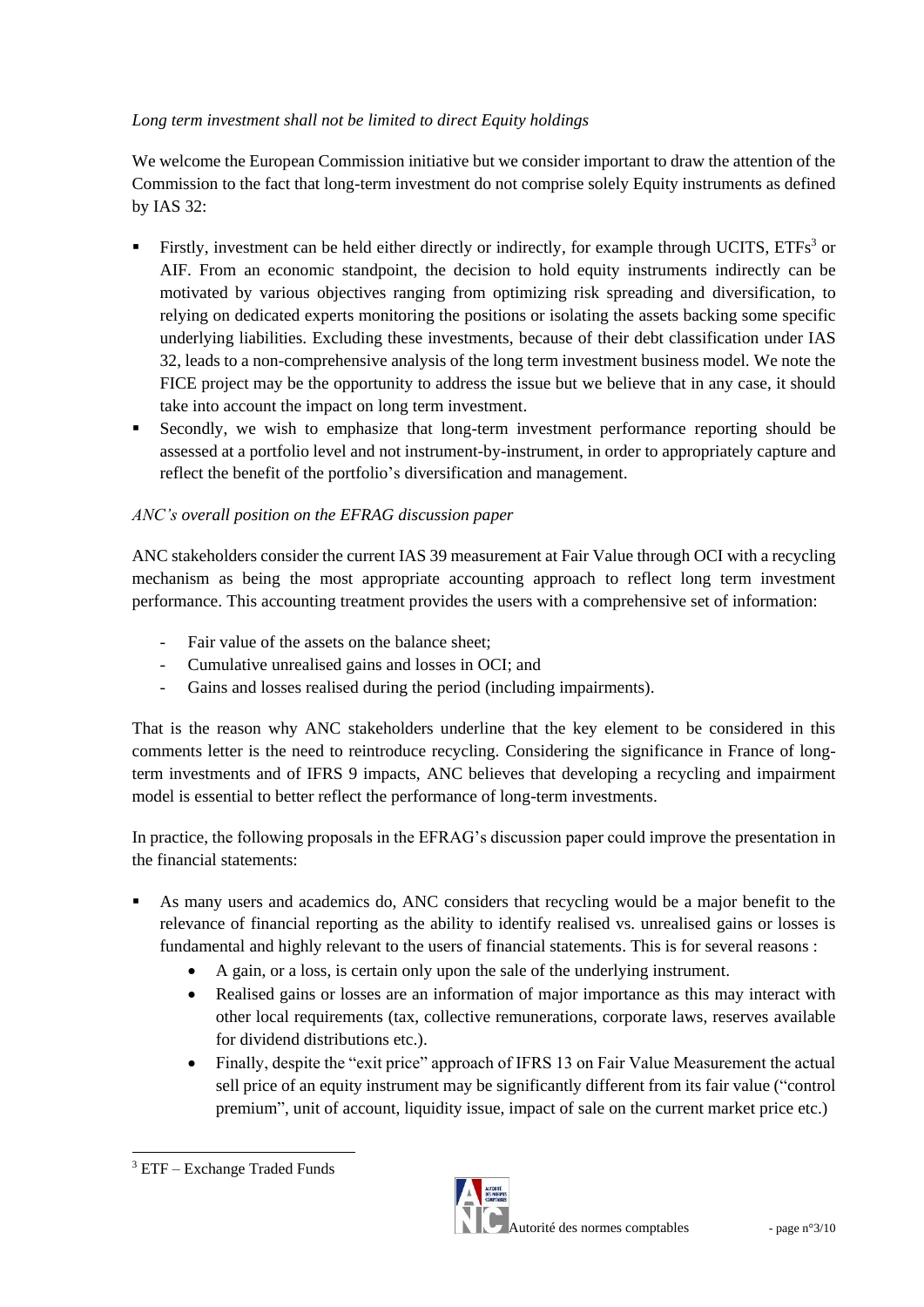As the EFRAG Academic literature review shows, users are more familiar with the presentation of performance in the profit or loss. Furthermore when opting for the Fair Value through OCI option, the current IFRS 9 requirements lead to situations where the actual performance is difficult to understand as we see no conceptual reason to present differently in the statement of comprehensive income a gain of 15 realised upon a sale, of a gain composed of a dividend of 5 followed by a sale gain of 10. Indeed in both cases the actual realised performance is 15.

For all these reasons, ANC considers that presenting the fair value of an equity investment on the face of the balance sheet, the status of its unrealised gains or losses in the OCI, and the amount of gains and losses realised in the period in the P&L is the best way to provide the users of financial statements with all relevant information.

We note that some may consider recycling as a source of complexity. ANC disagrees with this assumption and considers it is a well understood mechanism as it has been applied to equity investments for the last 15 years (Available for Sales category under IAS 39).

- ANC is convinced that this recycling mechanism should be accompanied by an impairment approach. Indeed any IFRS measurement method that leads to an impact in P&L upon derecognition of an asset (either financial or non-financial) is accompanied by an impairment mechanism and we see no conceptual reason to create an exemption for Equity investments.
- As regards the impairment model, ANC considers that the prominent characteristics of an impairment model should be relevance and reliability. Relevance can only be achieved by adapting the impairment approach to each specific impairment model.
	- ANC stakeholders believe that the pre-existing IAS 39 standard impairment requirements could be re-used and enhanced by introducing the possibility to reverse impairment, developing specific guidance to define how impairment tests should be performed based on the actual business model of the entity. In ANC's view, applying this approach would provide more reliable information. Additionally, new required specific disclosures on the impairment methodology would be an effective mean to provide users with relevant information.
	- ANC considers that the re-evaluation model grants comparability and is simple to understand. ANC stakeholders would nevertheless favour an actual impairment model to this asymmetric re-evaluation model (unrealised cumulative gain in OCI vs unrealised cumulative loss in P&L). The relevance of this model would be clearly enhanced if it was performed on a portfolio basis consistently with the entity's business model. ANC stakeholders would therefore recommend working on the unit of account issue.

ANC considers that another approach could be developed focusing on the "prolonged decline in value" trigger. In ANC's view, a prolonged decline in value is a better indicator of a realised vs unrealised loss than the "significant criteria" as it better takes into account the specificities of long term investment. The following impairment approach could be developed:

- Main principle: at each reporting date, any equity instrument presenting a decline in value below cost over a period above a specified threshold would have to be impaired.
- In addition, entities would book an impairment without waiting for the end of the threshold period when the equity instruments present a fair value below cost and a recovery in value above cost before the end of the threshold period is not probable.

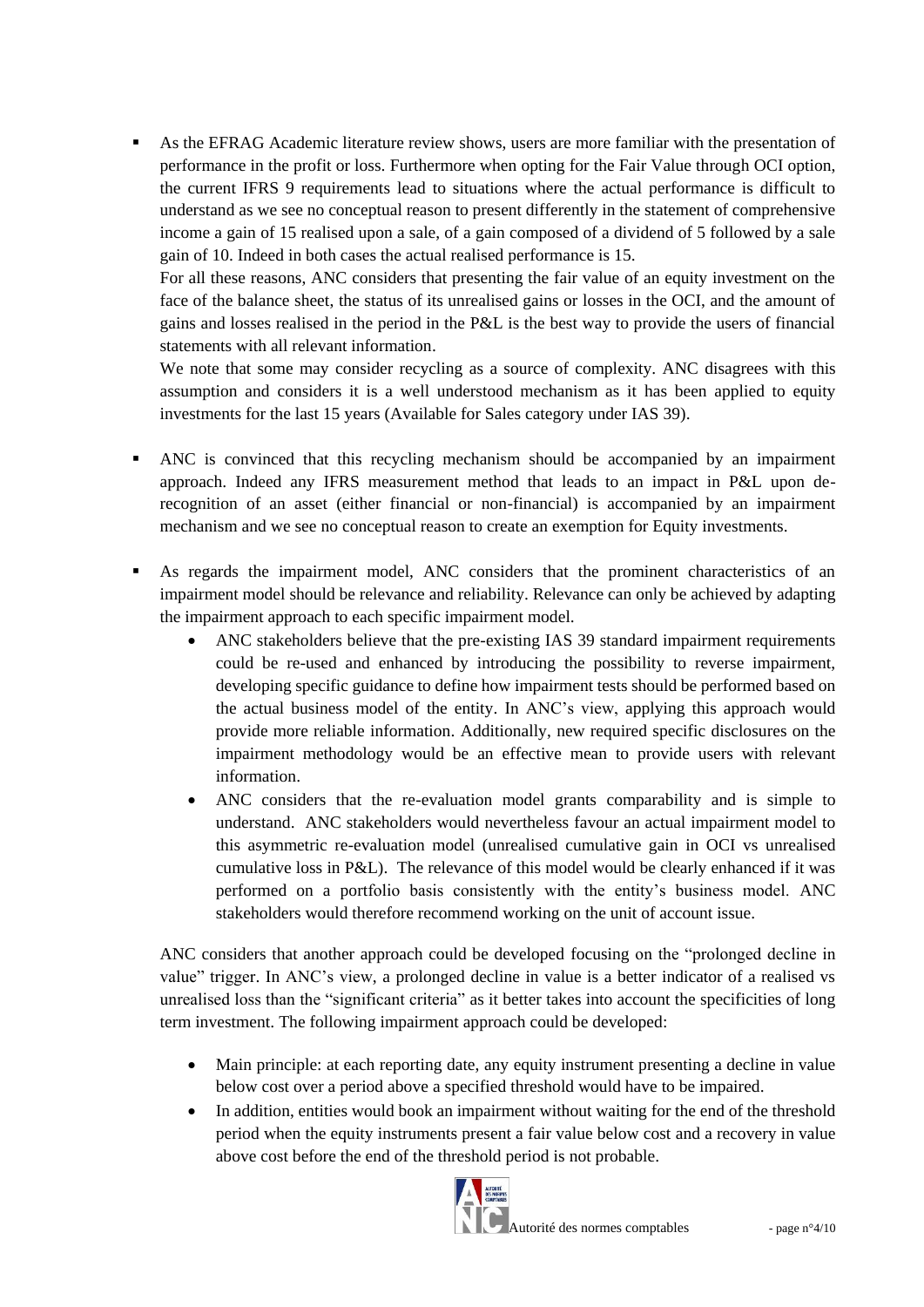Ultimately, ANC believes that the scope of such an amendment to IFRS 9 should be investigated further in order to determine if amendments (recycling and impairment model) could apply to all equity instruments (whether long term or short term investments) and to all types of business.

Yours sincerely,

Patrick de CAMBOURG

Patrick de Cambong,

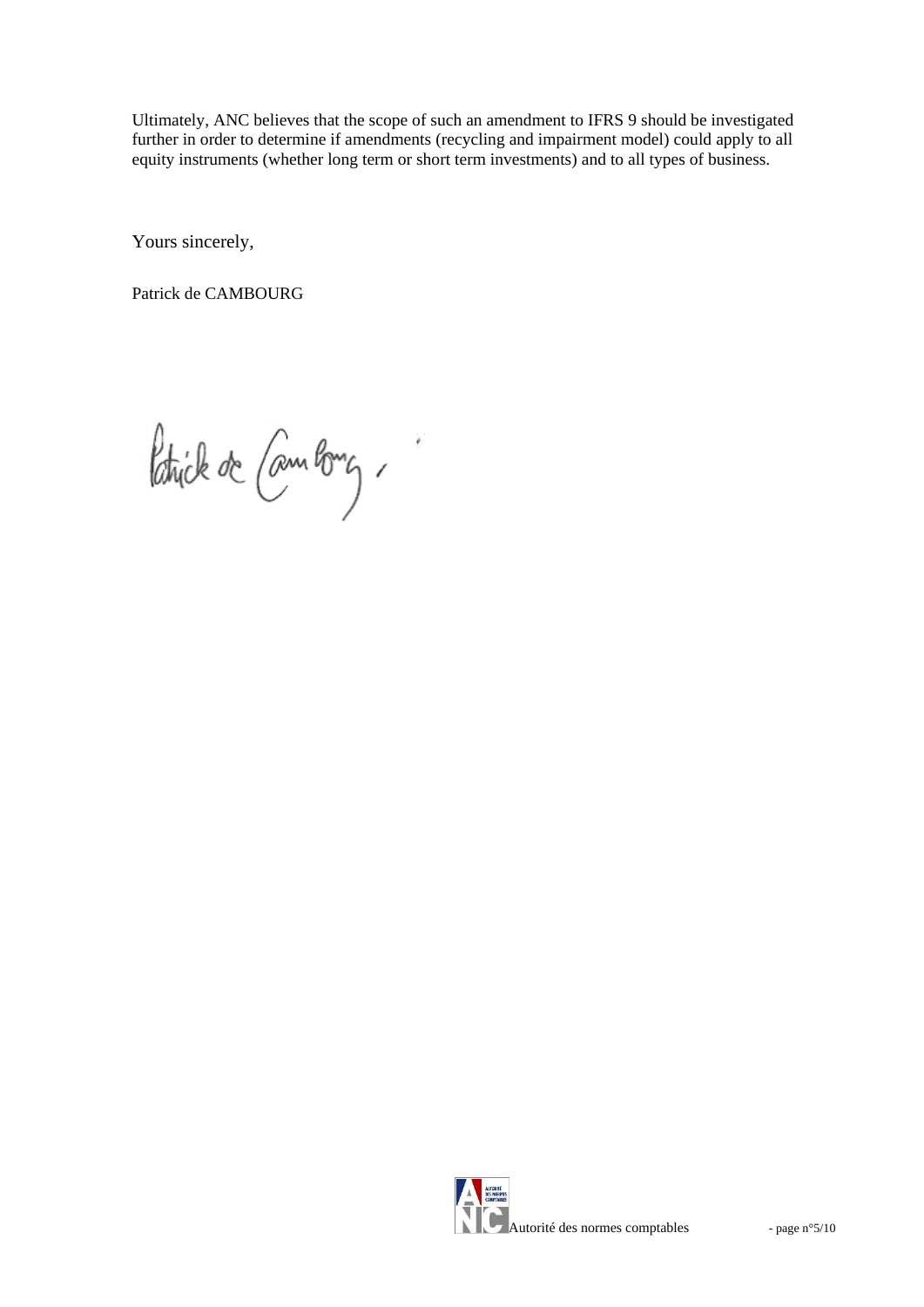# **Appendix – EFRAG's questions to constituents**

**Q1.1. What are your view on the arguments presented in paragraph 2.3.-2.10? Do you consider that the reintroduction of recycling would improve the depiction of the financial performance of long-term investors?**

**Alternatively, do you consider that the existing requirements of IFRS 9 provide an adequate depiction? Please explain.**

ANC considers that the reintroduction of recycling would enhance financial performance depiction. It must be bore in mind that such investment portfolios are often used to cover underlying liabilities, long term projects, or funded by financial liabilities. Therefore, the management stewardship can only be assessed by presenting the realised income in P&L as it is the case for the cost of the related liability. We have identified three major benefits:

- (i) There are crucial differences between realised performance that shall be recognised in P&L and unrealised performance that should be recognised in OCI:
	- A gain is certain only when it is realised. Despite IFRS 13 requirements to provide as much information as possible to help users understand how the most probable exit price was determined, it remains only an estimation that may change over time in the future. Therefore an unrealised gain, even determined on the basis of an IFRS 13 valuation, is uncertain. This is a crucial difference with an actual gain.
	- Realised and unrealised gains and losses are not dealt with in the same way for various tax (income tax), legal (basis of dividend distributions) and social (collective remuneration) requirements.

IFRS9.BC25.a states that many respondents, including many users, were sharing the view that recycling would be an appropriate method and that realised and unrealised gains or losses are of different nature. The Academic Litterature Review published by EFRAG and realised by Elisabetta Barone and Benita Gullkvist also points out that some studies have evidenced the value-relevance of recycling:

- *"Dong et al (2014), investigating gains or losses on AFS securities held by US commercial banks, found that realised gains or losses, which are being recycled from accumulated OCI to profit or loss, provide incremental information to the market, i.e. are value-relevant. Thus, they argue that the recycling of AFS gains and losses from accumulated OCI into profit or loss contributes to better predictive ability of future bank performance."*
- It must also be noted that this study states that "*In addition, their findings indicate a difference between realised and unrealised gains or losses from the users' point of view*".

In the EFRAG review of literature, it is understood that scholars underline the positive effects of recycling and investors of financial firms regard recycling disclosure value relevant and useful for improving their investment decision making process. This conclusion is aligned with ANC's stakeholders view considering that financial communication will need to be enhanced providing users with more detailed information (split between realised and unrealised amounts in OCI) in order for them to assess the performance.

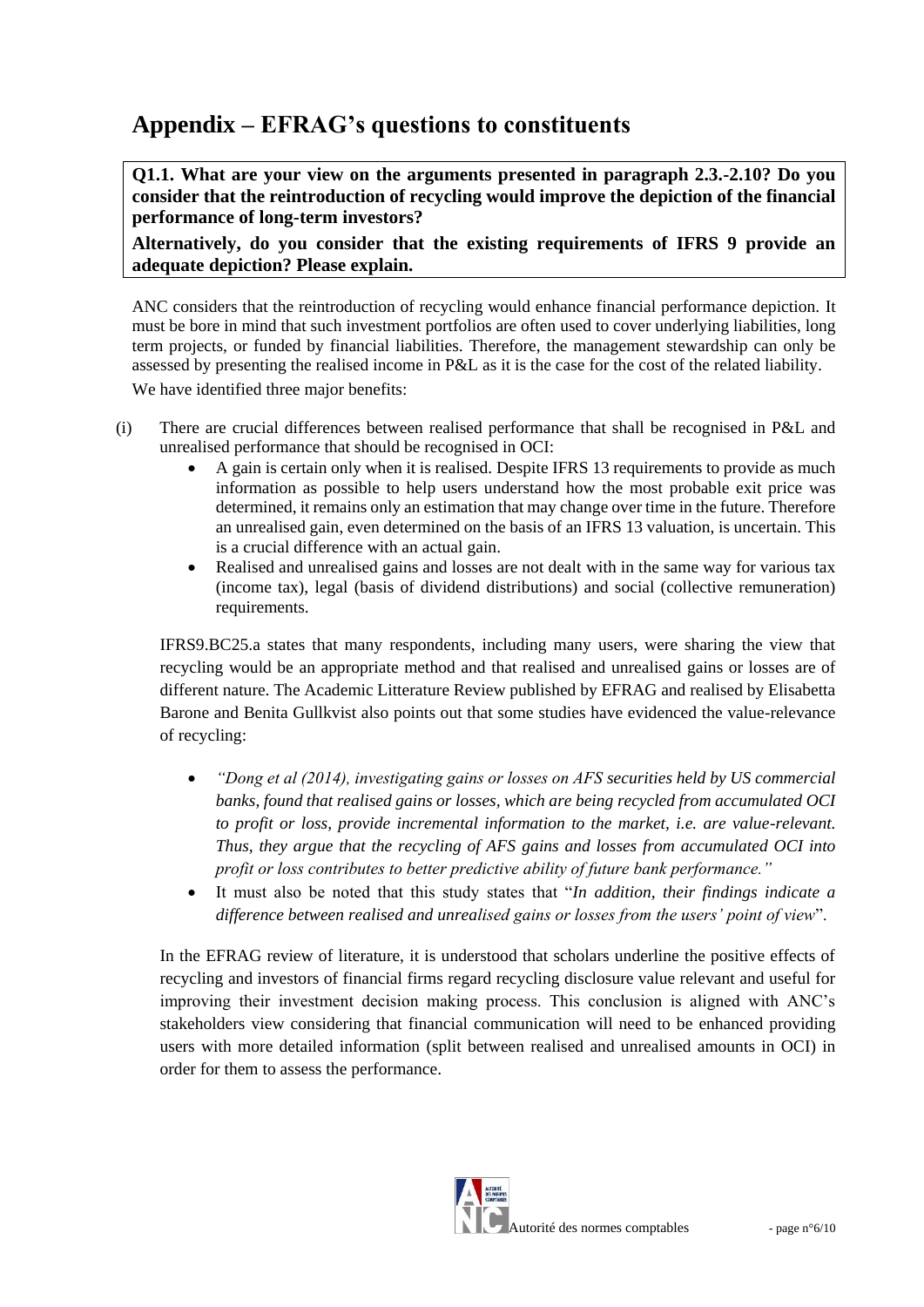- (ii) ANC considers that communicating on the performance of an entity is easier if all realised profits and losses are booked in a single location. Most users expect realised performance to be presented in the profit or loss statement. If not available in the profit and loss statement, it is probable that this information will need to be separately disclosed to provide users with a split between realised and unrealised items booked in OCI.
- (iii) Long-term investments' performance encompasses both dividends and gains/losses on disposal that need to be jointly analysed. The accounting asymmetry between dividends (booked in P&L) and profits or losses on disposals (booked at FVOCI with no recycling) leads to the impossibility to have such representation of performance. Moreover, as dividends depend upon the type of underlying business (for instance the real estate sector currently distributes high dividends) the content of long term portfolio may change in order to maintain the balance of P&L. Therefore, it is probable that IFRS 9 impact will depend upon the nature of the underlying sector. The only way to avoid creating such bias would be to adopt the same representation of performance for the different types of profits.

We note that some may consider recycling as a source of complexity. ANC disagrees with this assumption and considers it is a well understood mechanism as it has been applied to equity investments for the last 15 years (Available for Sales category under IAS 39).

**Q2.1. What are your views on the arguments presented in paragraph 2.11-2.17? Do you consider that, from a conceptual standpoint, recycling should be accompanied by some form of impairment model? Please explain.** 

From a conceptual point of view ANC supports the proposal that recycling needs to be accompanied by a strong impairment model in order to reach a consistent application of this amendment. Any IFRS measurement method that leads to an impact in P&L upon de-recognition of an asset is accompanied by an impairment mechanism, and we see no conceptual reason for creating an exception for equity investments.

**Q3.1. What are your views on the arguments and analysis presented in Chapter 3 of the DP?**

**Q3.2. Are there other improvements in presentation and disclosure that you would support?** 

ANC believes that providing additional information on equity instruments held at reporting date and with an OCI debit balance could be useful to users (to compare the fair value to the original cost for instance).

However, concurring with EFRAG, ANC believes that under the current model, enhancing existing disclosures is not sufficient to provide adequate information to users and that gains and losses have to be accounted for in the primary financial statements.

It must also be noted that given the size of the portfolios, providing such detailed disclosures would go against the objective of streamlining financial statements and limiting the reporting overload. ANC prefers a model that would book in the primary financial statements the recycling effects of the variations on equity instruments rather than merely mentioning them in disclosures.

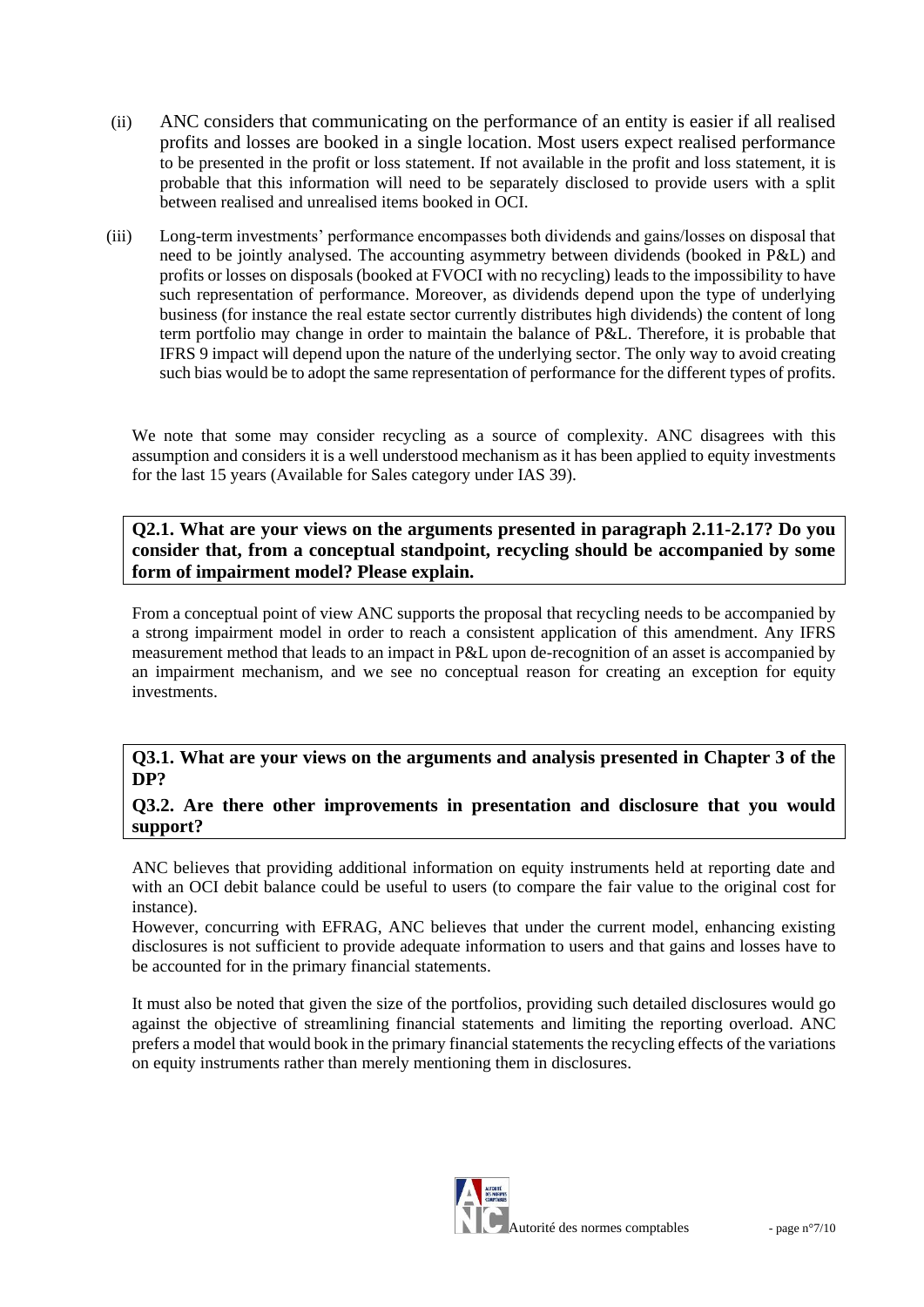**Q4.1. What should be, in your view, the general objective and main features of a robust model for equity instruments (relevance, reliability, comparability…)?**

**Q4.2. Which if either, of the two models do you prefer? Please explain.**

**Q4.3. Do you have suggestions for a model other than those presented in the DP? if so, please describe it an explain why it would meet characteristics such as relevance, reliability and comparability.**

ANC believes that a robust model would be a model permitting to represent the genuine performance of an entity. It means that performance should reflect the activities and objectives of long-term investments and take into consideration the underlying business model. Therefore, relevance and reliability are the most critical features of a robust impairment model.

There has been little support amongst ANC's stakeholders of the re-evaluation model, mostly due to the fact that this model favours comparability to relevance. It means that with this model, two entities investing at the same time, on the same equity instruments and at the same price would recognise the same impact in their Comprehensive Income as this model leaves no room for judgment. In addition, even though proposing a pragmatic approach, this model may generate immediate P&L volatility caused by changes in value that may not evidence realised losses. ANC nevertheless considers that these drawbacks can be mitigated if the unit of account were to be modified and were defined based on the underlying business model (portfolio basis). This change of unit of account would have to be supported by actual evidence of business management (internal control and procedure, internal performance reporting, relevant segregation of considered assets etc…). A re-evaluation model based on a portfolio basis, consistently with the actual management of the entity, rather than on an asset by asset basis would provide much more relevant information to users and would therefore be more acceptable.

ANC considers that these essential features are easier to achieve with the pre-existing IAS 39 model, supplemented with additional guidance on how to assess impairments in order to enhance reliability and comparability, rather than the re-evaluation model. ANC draws the attention of EFRAG to the fact that this IAS 39 model should not be retained without an impairment reversal mechanism. ANC stakeholders are convinced that the non-reversal feature of the former IAS 39 equity impairment model is the main reason of some misapplication of this impairment model. Indeed, preparers would probably have calibrated their impairment triggers differently (i.e. at an earlier stage of unrealised loss) had the reversal of the impairment been possible.

Finally, one other option EFRAG could investigate is a third approach based on the following principles:

- Focus on the "prolonged" criterion as it is a better approximation of what is a "realised" loss than a materiality threshold that can revert over time;
- The prolonged criterion could be implemented as follows:
	- Any decline in value below cost over a period longer than a defined threshold would trigger immediate impairment
	- Any major event leading to a significant decline in value would have to be investigated at reporting date to determine whether a recovery above cost is highly probable before the end of the threshold period.
- Reversal of the impairment could be either:
	- Authorised based on a symmetric approach encompassing a probationary period (consistent with the "realised vs unrealised" principle, providing less P&L volatility, conceptually consistent with the use of an impairment trigger threshold, but more complex to implement).
	- Automatic for any subsequent increase in value (as a practical expedient for entities having a significant equity instruments portfolio)

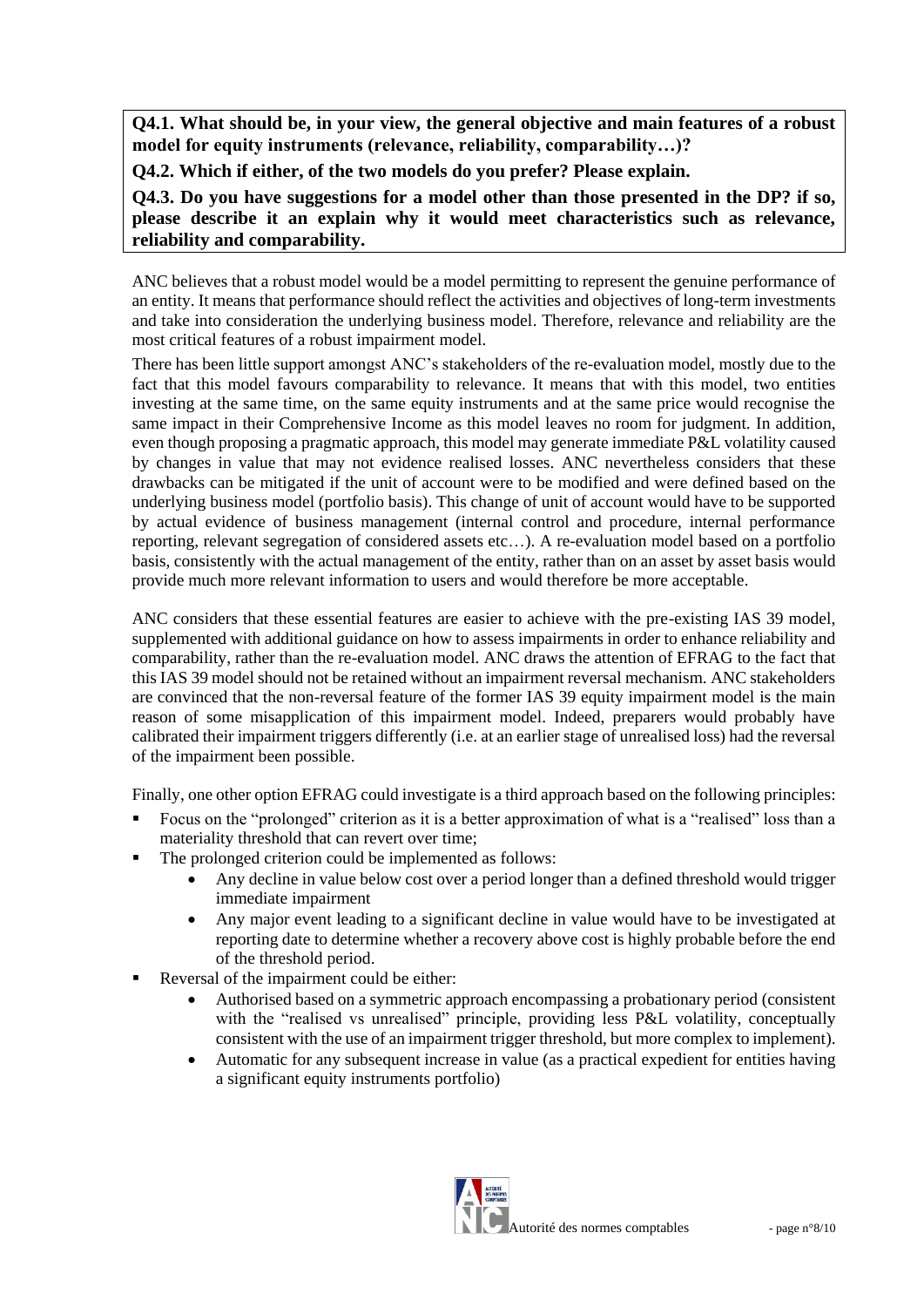**Q5.1. Do you support the inclusion of quantitative triggers in an impairment model? If so, should an IFRS Standard specify the triggers, or should management determine them? Q5.2. If you do not support quantitative impairment triggers, how would you ensure comparability across entities and over time?** 

ANC Stakeholders consider that a robust impairment model should prioritise relevance and reliability features. Any systematic impairment trigger would favour comparability instead of relevance as such trigger would not be able to take into account the specificities of each business model and the characteristics of related equity instruments.

For these reasons we would rather favour an approach allowing each entity to specify its own impairment triggers based on its own business model and investment portfolio.

Conversely, ANC would support defining principles-based triggers. ANC stakeholders believe that the diversity observed by IASB on Equity impairment triggers were merely caused by the prohibition of impairments reversal. It could be envisaged to provide a rebuttable presumption according to which above a predetermined threshold an impairment would be required.

Nevertheless, ANC stakeholders consider that the benefits of the recycling mechanism overcome the drawbacks of any impairment model. Therefore ANC would favour a recycling approach combined with quantitative impairment thresholds to the current non recycling model.

**Q6.1. How should subsequent recoveries in fair values be accounted for? Please explain. Q6.2. If subsequent recoveries in fair values are recognised in profit or loss, which of the approaches in paragraphs 5.2.-5.10 do you support and why?**

# **1. Subsequent recoveries in fair value**

At this stage, ANC stakeholders haven't reached a consensus on the most appropriate model for recovery.

The different views of ANC stakeholders are as follows:

- Recoveries' recognition should follow a symmetrical approach to the impairment model (taking into consideration a prolonged recovery for instance)
- Recovery recognition applies to any subsequent increase in value of the equity instrument.

#### **2. Rebuttable presumption to bright line approach**

A rebuttable presumption would in ANC view better reflect the specificities of each instrument / portfolio characteristics and business model and avoid having an over-rigid model. The main advantage of this approach is that it can be adapted to all types of instruments (listed or unlisted equity instruments).

#### **3. Unit of Account – Individual investment or portfolio**

ANC considers that it could be useful to develop an approach measuring the impacts based on different units of account whenever it leads to aligning presented performance with the way it is actually monitored internally.

In ANC's view, this model would particularly fit the re-evaluation model. ANC believes that such portfolio should be designed based on the business model of each entity. The characteristics permitting to define portfolios could be diverse but shall be clearly defined, disclosed by the entity, and consistent with actual management practice and organisation (internal control, risks and performance reporting, asset segregation etc).

Beyond the issue of Equity portfolios, this approach would be even more relevant if it is extended to all FVOCI investments being part of the actual long term investment portfolio management (debt and equity instruments).